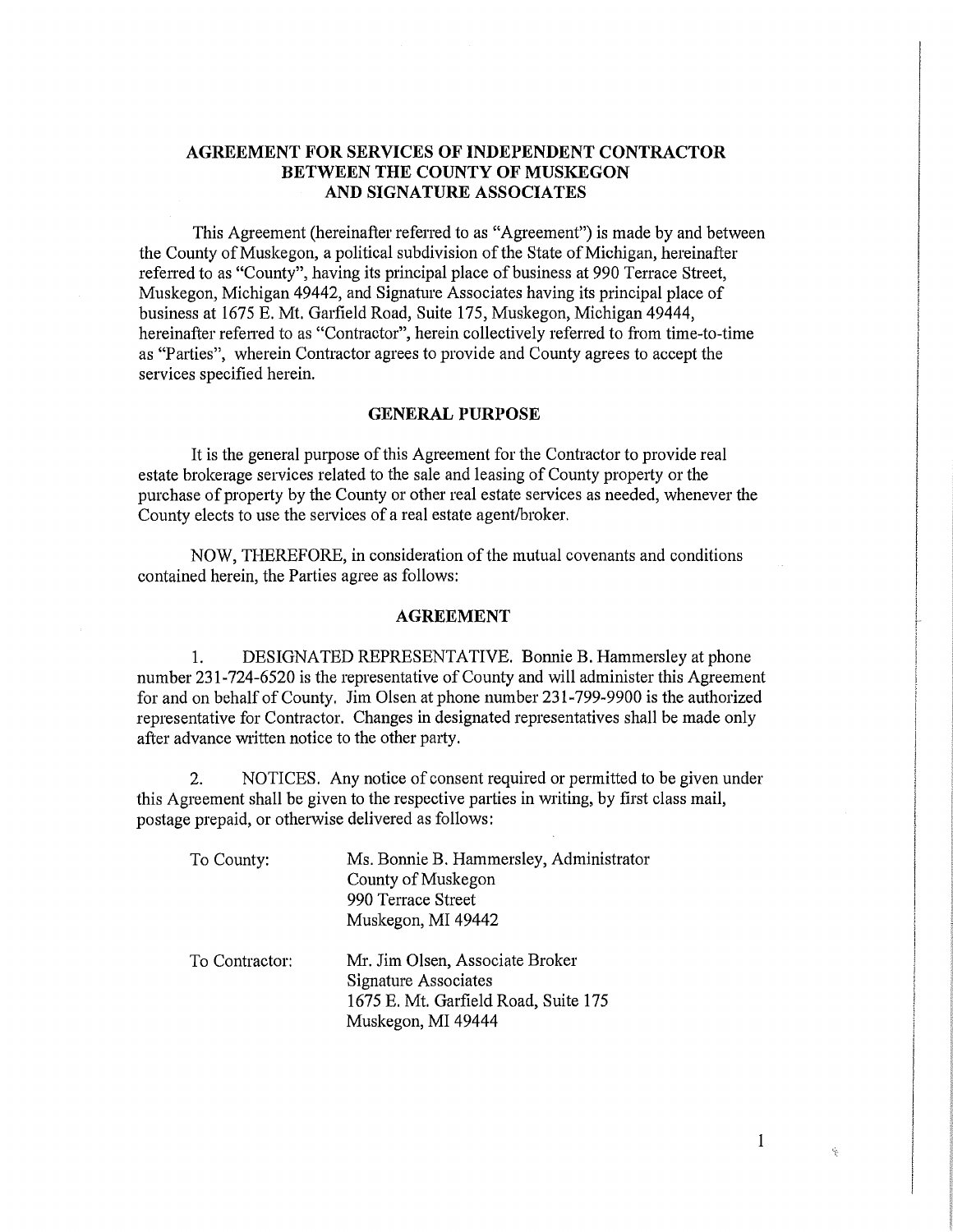or at such other address or to such other person that the parties may from time-to-time designate. Notices and consents under this section, which are sent by mail, shall be deemed to be received five (5) days following their deposit in the United States mail.

3. SCOPE OF SERVICE. Contractor agrees to provide services to County in accordance with Exhibit A attached hereto and incorporated herein by reference.

4. TERM. Contractor shall commence performance upon execution of this Agreement and this Agreement shall expire on September 30, 2012, or the termination date of any agreement executed pursuant to this Agreement, whichever is later.

5. PAYMENT TERMS. The Parties agree that the compensation to be paid to Contractor shall be based upon a commission. The amount of the commission shall be based upon the nature of the transaction. The commission for a successful sale is provided for in Exhibit A, paragraph B. The Parties also recognize that the Contractor may be retained to assist the County in the purchase or lease of property. In that event, the compensation shall also be based upon a commission, at a different rate, as provided for in Exhibit A, paragraph D. The Contractor may also be retained for real estate services outside of the purchase, lease, or sale of real estate. In that event, the Contractor will be paid based on an hourly rate as provided for in Exhibit A, Paragraph E, "Other services."

6. INDEPENDENT CONTRACTOR. Contractor shall perform all of its services under this Agreement as an independent contractor and not as an employee of the County. Contractor understands and acknowledges that it shall not be entitled to any of the benefits of a County employee, including but not limited to vacation, sick leave, administrative leave, health insurance, disability insurance, retirement, unemployment insurance, workers compensation and protection of tenure.

7. STANDARD OF PERFORMANCE. Contractor represents that contractor has the skills, expertise, and licenses/permits necessary to perform the services required under this Agreement. Contractor shall perform all services under this Agreement in the manner and according to the standards observed by a competent practitioner of the same profession in which Contractor is engaged. All products of whatsoever nature, which contractor delivers to County pursuant to this Agreement, shall be prepared in a first class and workmanlike manner and shall conform to the standards of quality normally observed by a person practicing in Contractor's profession. Contractor shall correct or revise any errors or omissions, at County's request without additional compensation. Permits and/or licenses shall be obtained and maintained by Contractor without additional compensation.

8. TAXES. County shall not be responsible for paying any taxes on Contractor's behalf, and should County be required to do so by State, Federal, or local taxing agencies, Contractor agrees to reimburse County promptly for the full value of such paid taxes plus interest and penalty, if any. These taxes shall include, without

2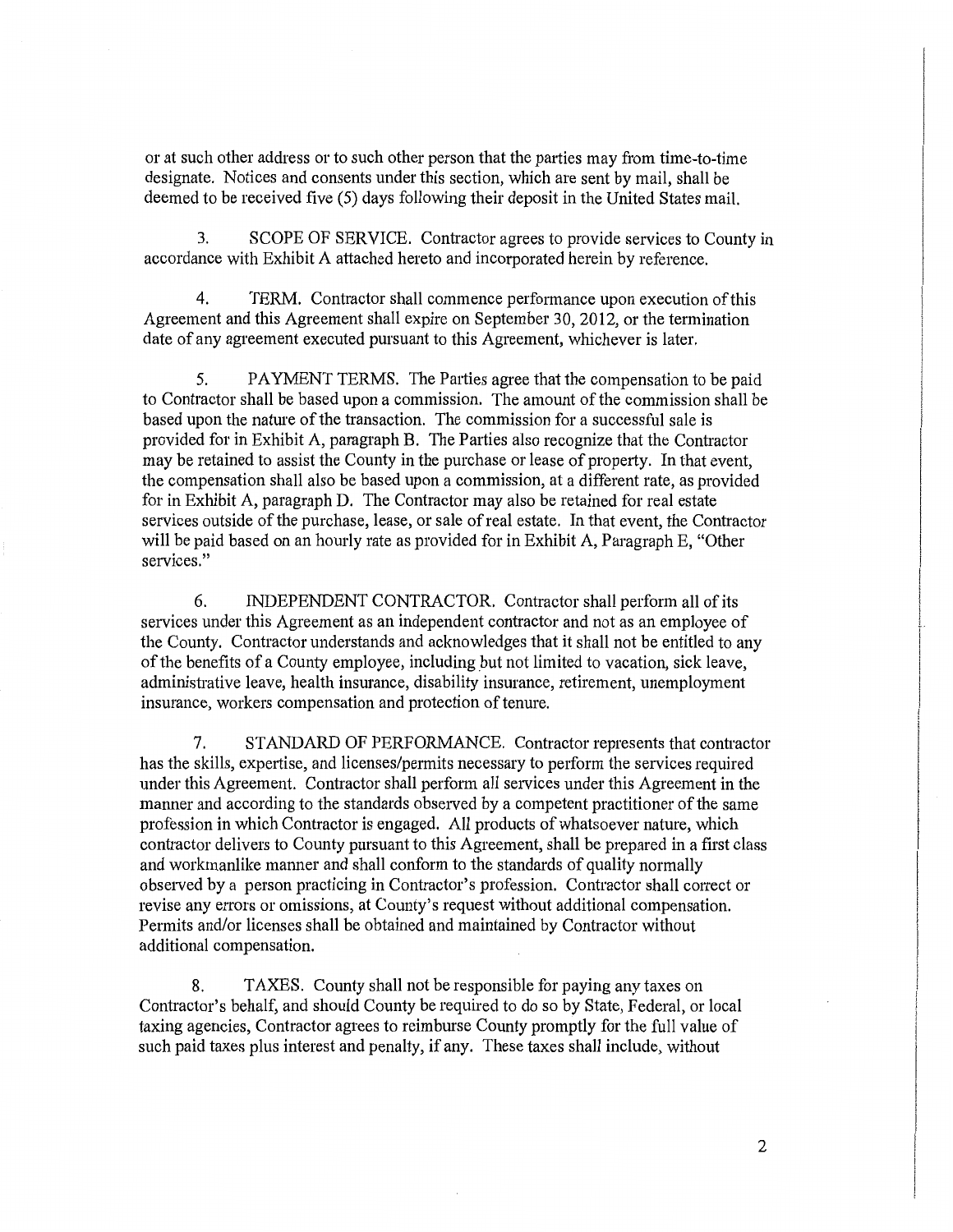limitation the following: FICA (Social Security), unemployment insurance contributions, income tax, disability insurance and worker's compensation insurance.

9. CONFLICT OF INTEREST. Contractor covenants that Contractor presently has no interest and shall not acquire any interest, direct or indirect, which would conflict in any manner or degree with the performance of services required to be performed under this Agreement. Contractor further covenants that in the performance of this Agreement, no person having any such interest shall be employed by contractor.

10. RESPONSIBILITIES OF COUNTY. County shall provide all information reasonably necessary to the Contractor in performing the services provided herein.

11. OWNERSHIP OF DOCUMENTS. This Agreement is a written instrument, signed by County and the Contractor, for purposes of the Copyright Act of the United States and the copyright laws of any other country. County and Contractor agree that the copyright for any and all works of authorship, prepared under this Agreement, as a result of this Agreement, or in the course of performance of this Agreement, in any medium of expression, shall belong exclusively to County. County shall, for purposes of 17 U.S.C. § 201(a) and the copyright laws of any other country, be deemed the sole and exclusive author of any and all such works. If and to the extent necessary, any and all such works shall be deemed works made for hire, prepared for County and belonging exclusively to it. If necessary to secure County's exclusive ownership of any or all such copyrights, Contractor shall perform all actions and execute all documents required to transfer any and all such rights exclusively to County, including each and all of the exclusive rights identified in Section 106 of the Copyright Act.

Ownership of a copyright, or of any of the exclusive rights under a copyright, is distinct from ownership of any material object in which the work is embodied. 17 U.S.C. § 202. Accordingly, County shall be the exclusive owner (both of the copyright and of every embodiment) of the following items incidental to this Agreement upon production, whether or not completed: all data collected, all documents of any type whatsoever, and any material necessary for the practical use of the data and/or documents from the time of collection and/or production. Contractor shall not release any such works, items, or embodiments thereof, to any third party, except with the prior written approval of County.

All items, works, or embodiments thereof, produced in whole or in part under this Agreement shall, if subject to the copyright laws of the United States or of any other country, belong (both the copyright and all embodiments of the work or item) exclusively to County. County shall have the unrestricted authority to publish, disclose, distribute, otherwise use in whole or in part, or to prepare derivative works based on, any reports, data, documents or other works or materials prepared under this Agreement.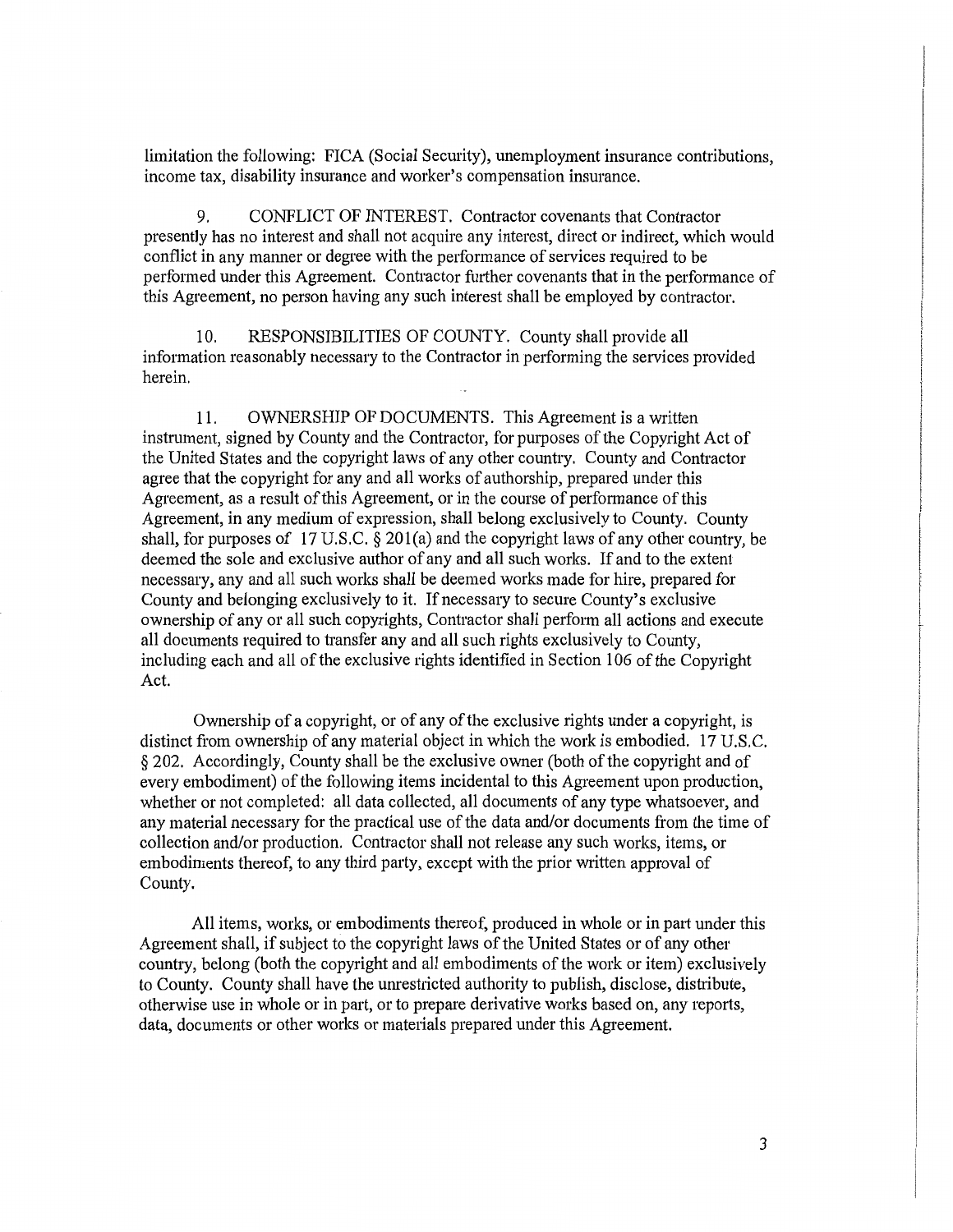12. RECORDS, AUDIT AND REVIEW. Contractor shall keep such business records pursuant to this Agreement as would be kept by a reasonably prudent practitioner of Contractor's profession and shall maintain such records for at least four (4) years following the termination of this Agreement. All accounting records shall be kept in accordance with generally accepted accounting practices. County shall have the right to audit and review all such documents and records at any time during Contractor's regular business hours or upon reasonable notice.

13. INDEMNIFICATION. To the fullest extent permitted by law, Contractor shall defend, indemnify, and hold harmless the County, its subsidiaries, departments, divisions, and agencies and their respective officials, officers, directors, employees, and agents from and against any and all liability, litigation, causes of action, and claims, by whomsoever brought or alleged, and regardless of the legal theories upon which based, and from and against all losses, costs, expenses, and fees and expenses of attorneys and expert witnesses resulting therefrom on account of, relating to, or arising out of bodily injury or death of any person, or on account of damage to property, including loss of use thereof, arising or allegedly arising out of or resulting from the work. The foregoing indemnity of the County shall include, but it not limited to, claims alleging or involving the negligence of Contractor, its subcontractors, or the joint negligence of Contractor, its subcontractors, and/or the County, but shall not extend to liability found by way of final judgment to have resulted from the sole negligence of the County.

14. SUBCONTRACTOR REQUIREMENTS. Contractor agrees to contractually obligate its subcontractors to indemnify the County in precise conformance to the terms of Contractor's obligation to indemnity the County pursuant to this Agreement.

The Contractor further agrees to contractually obligate its subcontractors to provide insurance with the insurance coverages and limits of liability required to be provided by the Contractor pursuant to the terms and conditions of this Agreement.

15. INSURANCE. Contractor is required to provide proof of the minimum levels of insurance coverage as indicated by the attached Exhibit B. The purpose of this coverage shall be to protect the County from claims which may arise out of or result from the Contractor's performance of services under the terms of this Agreement, whether such services are performed by the Contractor, or by any subcontractor, or by anyone directly or indirectly employed by any of them, or by anyone for whose acts they may be liable.

The insurance shall be written for not less than the minimum coverage specified in Exhibit B or as required by law, whichever is greater. All deductible amounts for any of the required polices are subject to approval by the County. BEFORE THE AGREEMENT IS SIGNED BY BOTH PARTIES, THE CONTRACTOR'S INSURANCE AGENCY MUST FURNISH TO THE COUNTY AN ORIGINAL CERTIFICATE OF INSURANCE VERIFYING LIABILITY COVEAGE. THAT COVERAGE MUST NAME THE COUNTY OF MUSKEGON AS AN ADDITIONAL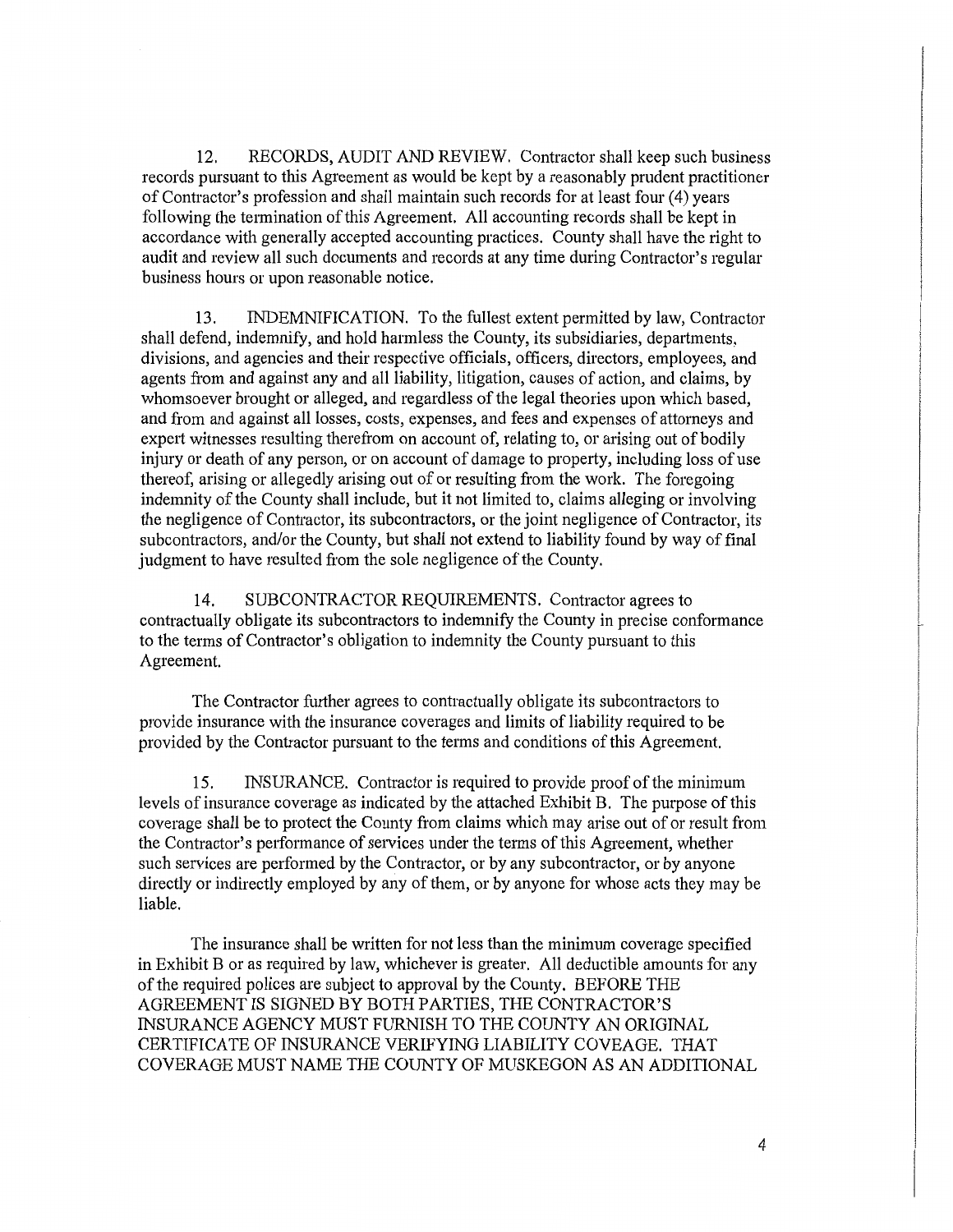INSURED. All such certificates shall contain a provision indicating that coverage for it under the policy WILL NOT BE CANCELLED, MATERIALLY CHANGED OR NOT RENEWED without THIRTY (30) DAYS prior written notice except for ten (10) days for nonpayment of premium having been given to the County.

If a motor vehicle is used to provide services or products under this Agreement, the Contractor must have vehicle liability insurance on any automobile including owned, hired, and non-owned vehicles used in Contractor's business for bodily injury and property damage as required by law.

The foregoing policies shall be evidenced by a certificate of insurance acceptable to the County. Such certificate shall be issued by an insurance carrier with an A.M. Best rating of "A-" or better and delivered to the County prior to the performance of any services hereunder. Such insurance certificate shall provide that the coverages evidenced thereby shall not be substantially modified or canceled without thirty (30) days' prior written notice to the County. Additional certificates, evidencing renewal of such policies during the time period they are required to be kept in effect, shall be delivered to the County no less than thirty (30) days prior to the expiration of the term of any required coverage.

Upon the request of the County, the Contractor shall deliver to the County copies of all policies listed in the foregoing paragraphs once a year, upon renewal, or upon procurement in the case of new or additional coverage, whichever occurs first. Claimsmade policies shall not be acceptable to the County for any of the insurance coverages required herein, except for Professional Liability. Claims-made Professional Liability insurance coverage shall be kept in force for a period of six (6) years after the date of final completion of the project which is the subject of this Agreement, and a copy of such policy shall be delivered to the County at least once a year during the said six-year period. If the Professional Liability policy is canceled or not renewed, the substitute policy shall have a commencement date retroactive to the date upon which the Contractor commenced performing its services under this Agreement.

The Contractor's indemnity obligation specified in Section 13 of this Agreement shall not be negated or reduced by virtue of the denial of insurance coverage or refusal to defend the County for any occurrence or event which is subject to the said indemnity obligation.

Compliance by the Contractor with the requirements of this Section shall not relieve the Contractor from its indemnity obligation and liability pursuant to Section 13 of this Agreement or any other liability to the County, whether specified in this Agreement or otherwise.

The Contractor agrees that the County shall have no responsibility to verify the Contractor's compliance with any insurance requirements contained in this Agreement or otherwise.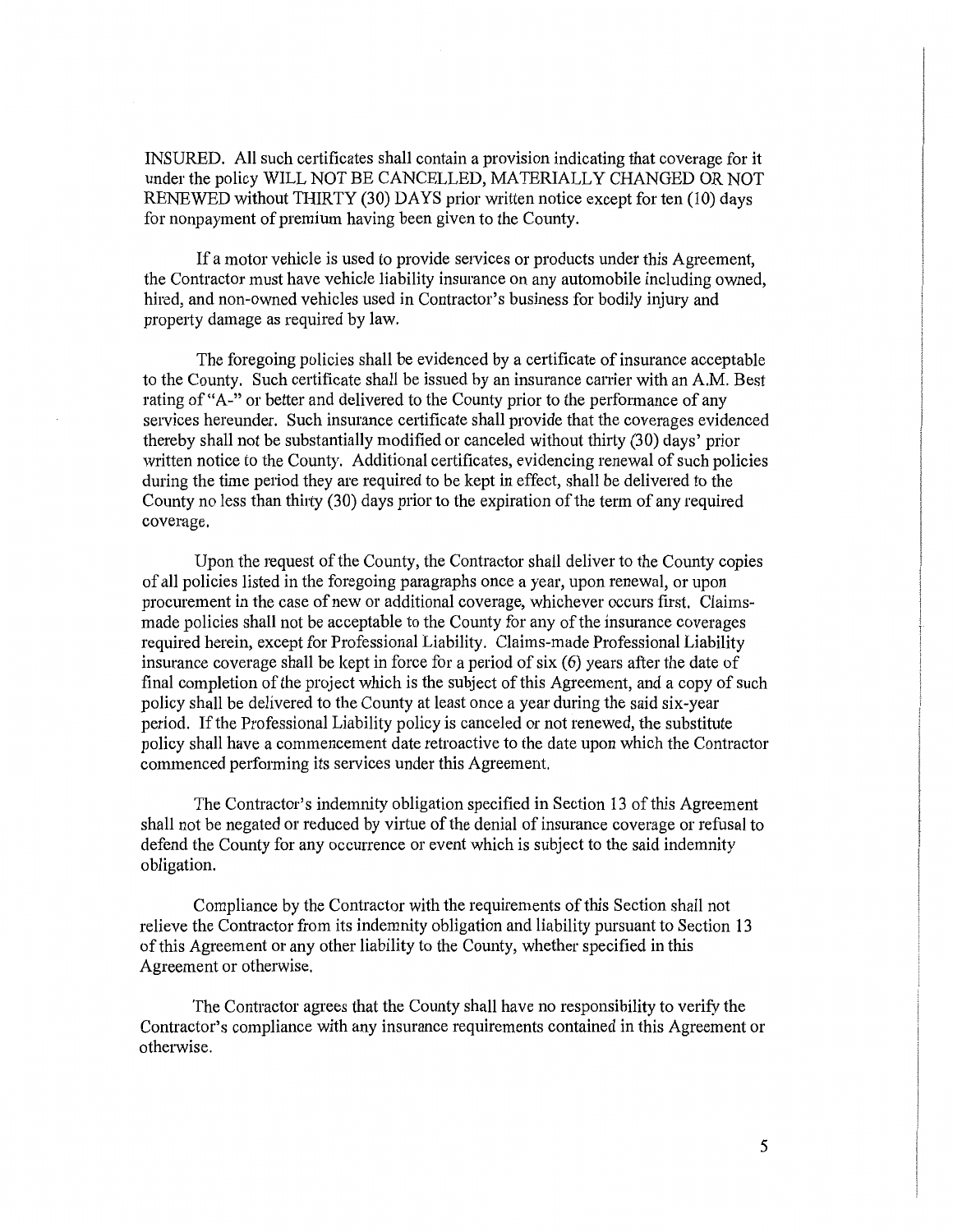16. EXCLUSIVE REPRESENTATION. County hereby appoints Contractor as its exclusive real estate professional during the term of this Agreement for the purpose of assisting County in location, negotiation, and closing of a transaction within the scope of the agency described in this Agreement, it being expressly understood that representation shall only apply to properties covered by a specific and properly executed exclusive agency agreement. Nothing in this Agreement shall limit the ability of the County to sell, lease or purchase property without the use of a broker or real estate agent. County agrees to refer to Contractor all inquiries received in any form, from prospective sellers/landlords/buyers and sellers'/landlords'/buyers' representatives, real estate professionals or any other source, and to conduct related negotiations through Contractor during the term of this Agreement.

This Agreement covers any sale, purchase or lease transaction with respect to any commercial and/or industrial real estate, including any direct or indirect interest therein or control thereof, and/or any business opportunity including any direct or indirect interest therein or control thereof (the "property") irrespective of a source of the transaction, including property which is located by the County that is situated, in whole or in part, within the County of Muskegon.

17. EXCEPTIONS AND/OR ADDITIONS. This Agreement does not apply to property leased, sold or purchased without the use of a real estate agent or broker.

18. ASSIGNMENT. Contractor shall not assign any of its rights nor transfer any of its obligations under this Agreement without the prior written consent of County and any attempt to so assign or so transfer without such consent shall be void and without legal effect and shall constitute grounds for termination.

19. TERMINATION FOR CONVENIENCE. County may terminate a contract, in whole or in part, whenever the County determines that such termination is in the best interest of the County, without showing cause, upon giving notice to the Contractor. County shall pay all reasonable costs incurred by the Contractor up to the date of termination and continuing until the expiration of all property executed exclusive listing agreements. However, in no event shall the Contractor be paid any amount which exceeds the price bid for the work performed. The Contractor will not be reimbursed for any profits which may have been earned up to the date of termination.

20. TERMINATION FOR DEFAULT. When the Contractor has not performed or has unsatisfactorily performed the contract or in the event any of the provisions of the purchase order are violated, the County may serve written notice of its intention to terminate the contract and/or purchase order for default. Upon termination for default, payment will be withheld at the discretion of County. Failure of the part of Contractor to fulfill the contractual obligations shall be considered just cause for termination of the contract. The Contractor will be paid for work satisfactorily performed prior to termination less any excess costs incurred by the County in procuring and completing the work.

6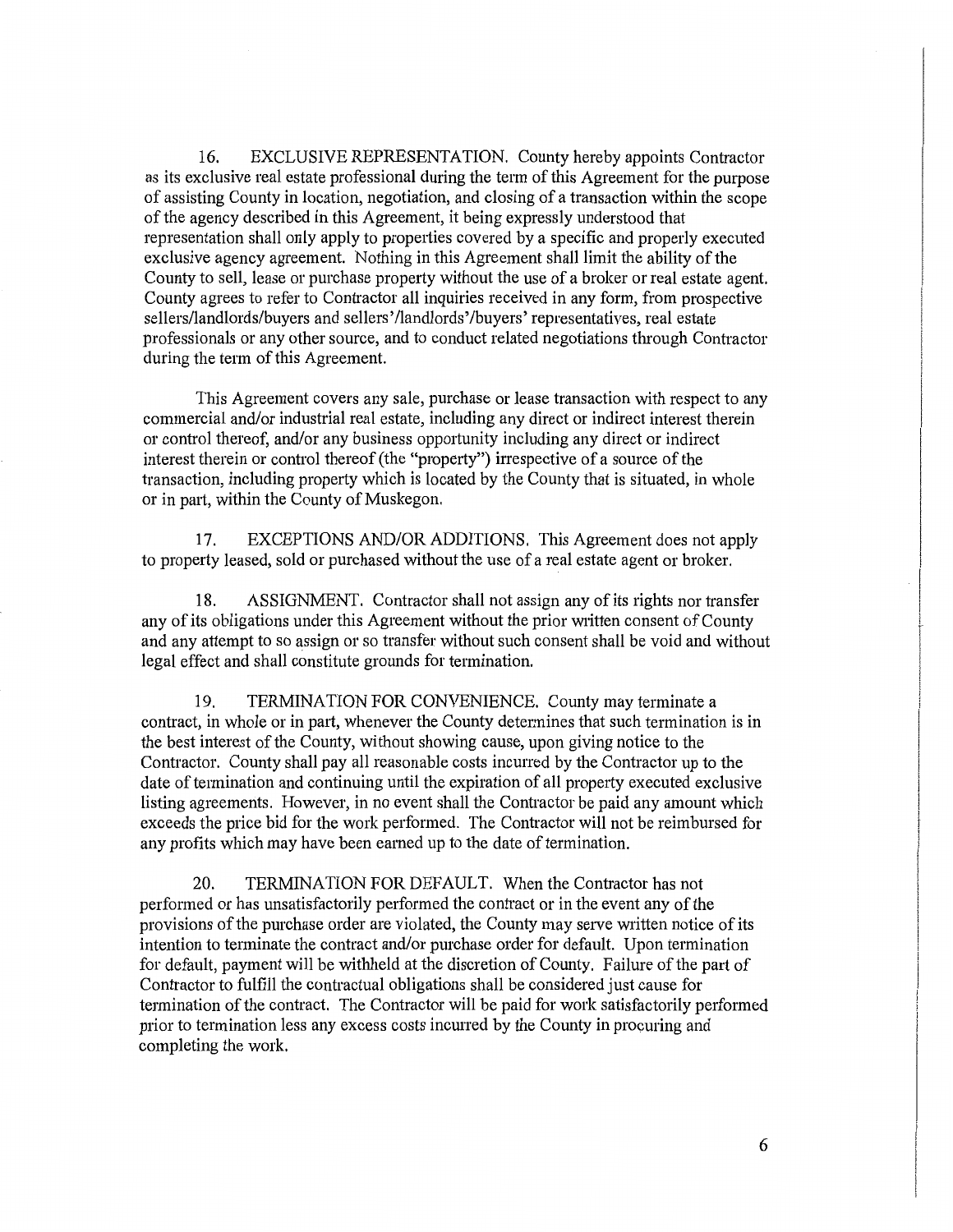21. SECTION HEADINGS. The headings of the several sections, and any Table of Contents appended hereto, shall be solely for convenience of reference and shall not affect the meaning, construction or effect hereof.

22. SEVERABILITY. If any one or more of the provisions contained herein shall for any reason be held to be invalid, illegal or unenforceable in any respect, then such provision or provisions shall be deemed severable from the remaining provisions hereof, and such invalidity, illegality or unenforceability shall not affect any other provision hereof, and this Agreement shall be construed as if such invalid, illegal or unenforceable provision had never been contained herein.

23. REMEDIES NOT EXCLUSIVE. No remedy herein confened upon or reserved to County is intended to be exclusive of any other remedy or remedies, and each and every such remedy, to the extent permitted by law, shall be cumulative and in addition to any other remedy given hereunder or now or hereafter existing at law or in equity or otherwise.

24. TIME IS OF THE ESSENCE. Time is of the essence in this Agreement and each covenant and term is a condition herein.

25. NO WAIVER OF DEFAULT. No delay or omission of County to exercise any right or power arising upon the occurrence of any event of default shall impair any such right or power or shall be construed to be a waiver of any such default or an acquiescence therein; and every power and remedy given by this Agreement to County shall be exercised from time-to-time and as often as may be deemed expedient in the sole discretion of County.

26. ENTIRE AGREEMENT AND AMENDMENT. In conjunction with matters considered herein, this Agreement contains the entire understanding and agreement of the parties and there have been no promises, representations, agreements, warranties or undertakings by any of the parties, either oral or written, of any character or nature hereafter binding except as set forth herein. This Agreement may be altered, amended or modified only by an instrument in writing, executed by the patties to this Agreement and by no other means. Each party waives their future right to claim, contest or assert that this Agreement was modified, canceled, superseded or changed by any oral agreements, course of conduct, waiver or estoppel.

27. SUCCESSORS AND ASIGNS. All representations, covenants and warranties set forth in the Agreement by or on behalf of, or for the benefit of any or all of the patties hereto, shall be binding upon and inure to the benefit of such party, its successors and assigns.

28. NO THIRD-PARTY BENEFICIARY. No person dealing with the County or Contractor shall be, nor shall any of them be deemed to be, third-party beneficiaries of this Agreement. This Agreement is not intended to, nor shall it be interpreted to create a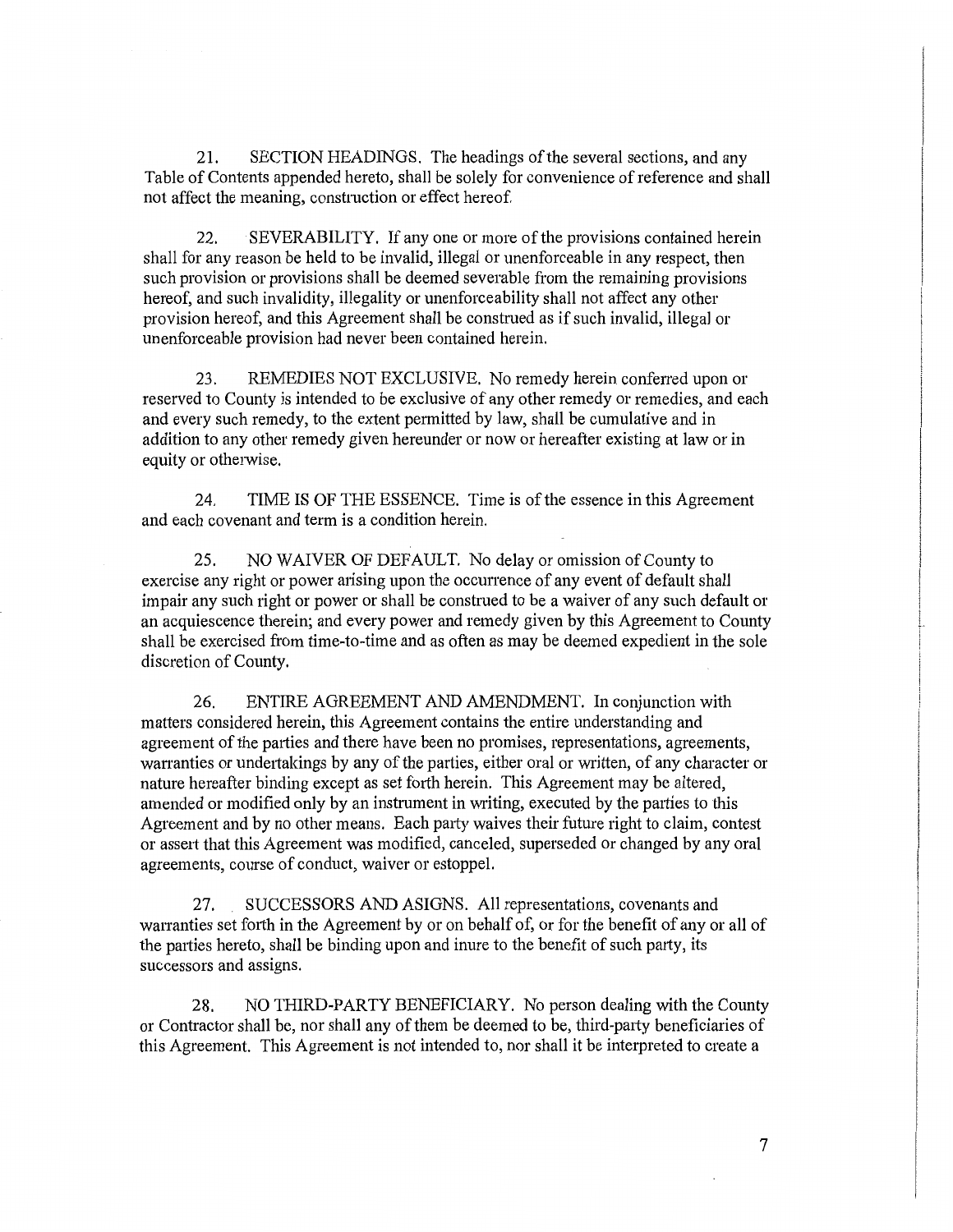special relationship between the County or the Contractor and any staff, visitors, residents, or other individuals who may have business through the County.

29. COMPLIANCE WITH THE LAW. Contractor shall, at his sole cost and expense, comply with all local, State, and Federal ordinances, laws, rules, regulations and statutes now in force or which may hereafter be in force with regard to this Agreement. The judgment of any court of competent jurisdiction, or the admission of Contractor in any action or proceeding against Contractor, whether County be a party thereto or not, that Contractor has violated any such ordinance or statute shall be conclusive of that fact as between Contractor and County.

30. MICHIGAN LAW. This Agreement shall be governed by the laws of the State of Michigan. Any litigation regarding this Agreement or its contents shall be filed in the County of Muskegon, if in State Court, or in the United States District Court for the Western District of Michigan, if in Federal Court.

31. TERMS AND CONDITIONS. The terms and conditions used in this Agreement shall be given their common and ordinary definition and will not be construed against either party.

32. EXECUTION OF COUNTERPARTS. This Agreement may be executed in any number of counterparts and each such counterparts shall for all purposes be deemed to be an original; and all such counterparts, or as many of them as the patties shall preserve undestroyed, shall together constitute one and the same instrument.

33. AUTHORITY. All parties to this Agreement warrant and represent that they have the power and authority to enter into this Agreement in the names, titles and capacities herein stated and on behalf of any entities, person, or firms represented or purported to be represented by such entity(ies), person(s), or firm(s) and that all formal requirements necessary or required by any State and/or Federal law in order to enter into this Agreement have been fully complied with. Furthermore, by entering into this Agreement, Contractor hereby warrants that it shall not have breached the terms or conditions of any contract or agreement to which Contractor is obligated, which breach would have a material effect there on.

34. PRECEDENCE. In the event of the conflict between the provisions contained in the numbered sections of this Agreement and the provisions contained in the Exhibits, the provisions of the Exhibits shall prevail over those in the numbered sections.

35. CONFLICTING PROVISIONS. To the extent that there are conflicts in the provisions of this Agreement and Exhibit A, the terms and conditions of this Agreement shall prevail.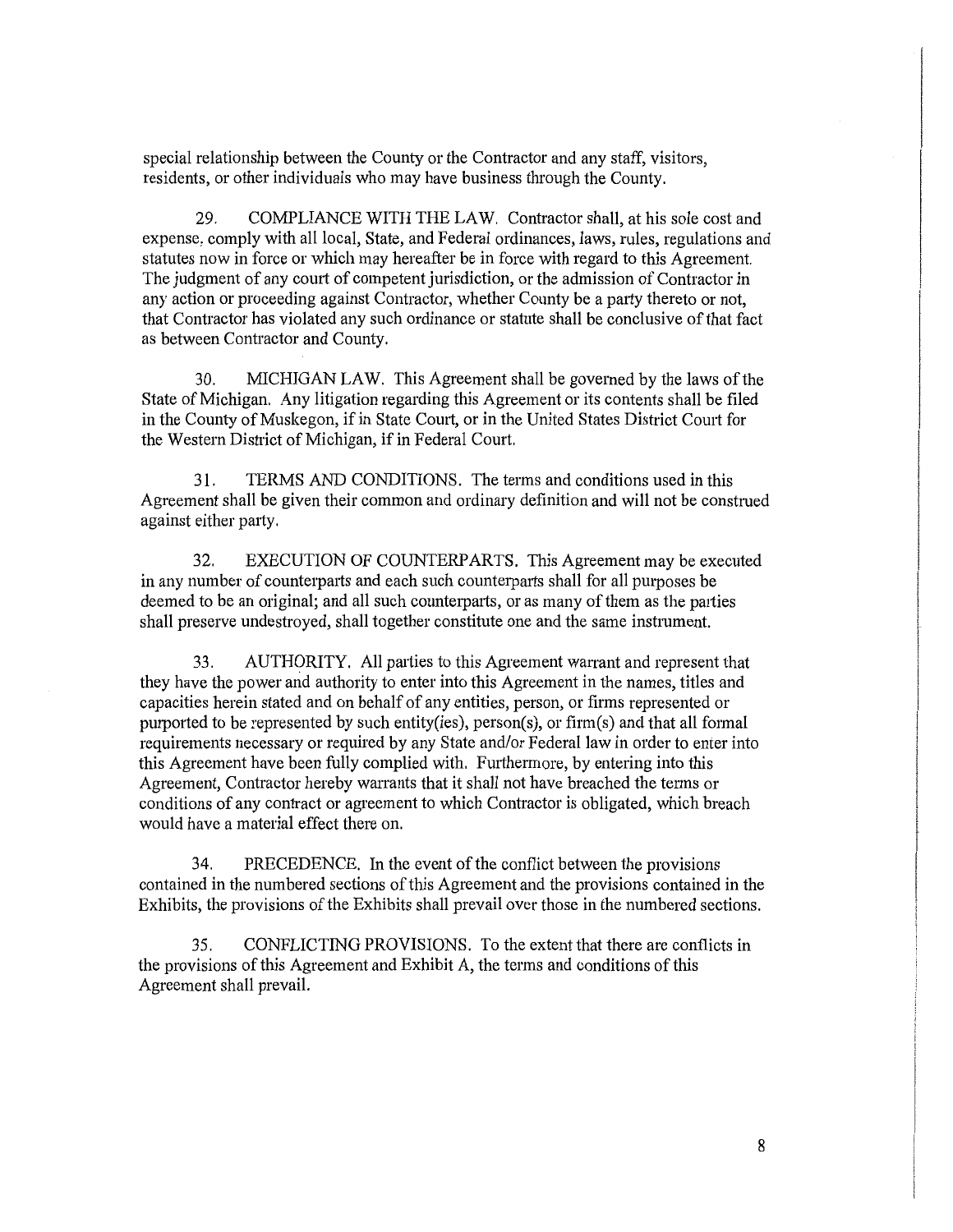In Witness Whereof, the parties have executed this Agreement to be effective on the date executed by County.

Dated:  $12/9/10$ 

**COUNTY OF MUSKEGON** By: Kenneth Mahoney, Chairperson

County Board of Commissioners

**SIGNATURE ASSOCIATES** 

Dated: --------

 $\frac{By}{\sqrt{2}}$ Tis Associate Proken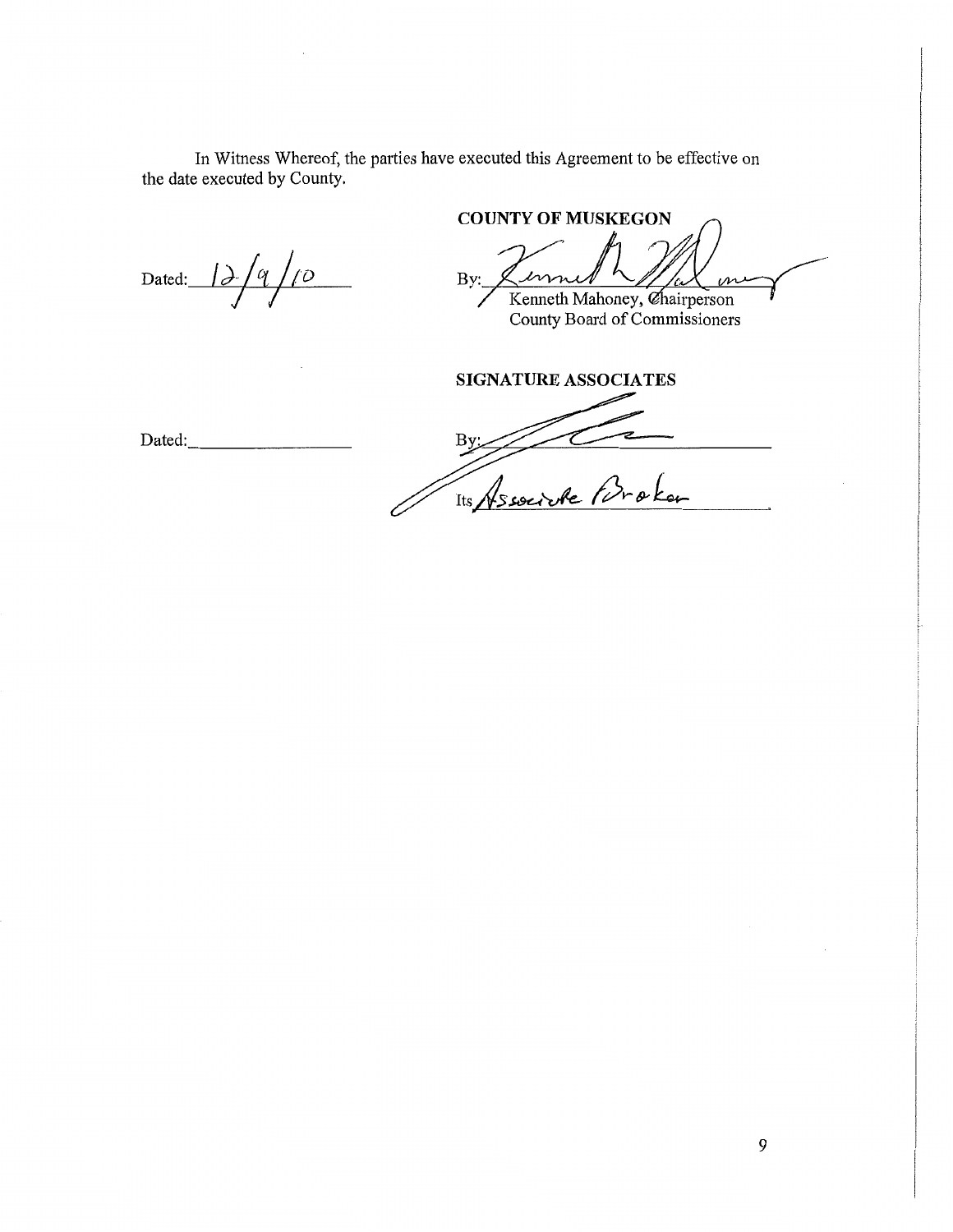### EXHIBIT A

# MUSKEGON COUNTY/SIGNATURE ASSOCIATES

## CONTRACT FOR COMMERCIAL REAL ESTATE SERVICES

I. Scope of Services:

A. The services provided will include those generally required in representing the County In marketing and negotiating real estate related services as requested and shall include, but not necessarily be limited to the following:

1. Represent the County's best interest in purchase and sale of assigned properties when requested.

2. Develop and implement marketing strategies for assigned properties to yield the highest financial benefits for the County.

3. Provide a monthly report to the assigned staff contact about current/new marketing efforts, contacts/leads, and other developments when there are active property listings.

4. Maintain timely telephone and/or e-mail contact with the assigned staff when there are active Interest and transactions.

5. Provide general market information when requested while 6. Attend staff and/or Commissioner meetings to provide progress updates when requested.

7. Attend meetings with developers and business owners as requested by County Commissioners and Staff.

B. Properties For Sale. If the County decides to engage the services of a Real Estate Broker for the sale of County owned properties, Signature Associates shall be the exclusive listing agent for the County during the term of this agreement. The parties agree to execute an "Agency Agreement (Properties for Sale)" for each property the County is offering for sale. (See attached Exhibit A). The terms of the listing agreement shall include:

1. All listlngs shall be for a period of at least 6 months with a protection period of 6 months. If the listing is terminated within the first 3 months the County shall pay a \$1,000 processing fee.

2. Commission: 8% with a reduced rate of 6% if the County introduces the Buyer.

3. For sales where the selling price is over \$1,000,000 the commission shall be as follows:

5% of the first \$1,000,000

4% of the second \$1,000,000

3% of anything over \$2,000,000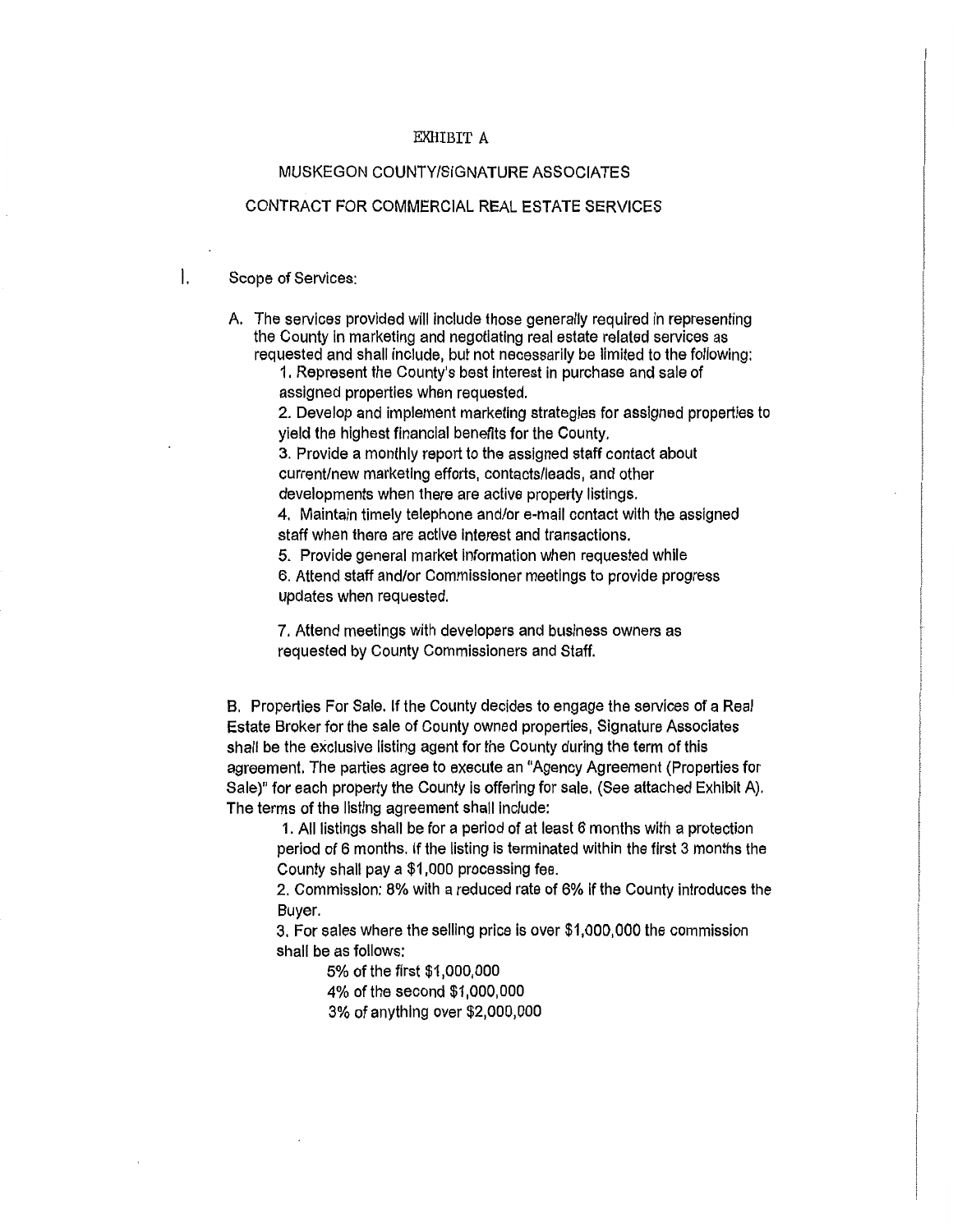C. Properties For Lease. If the County decides to engage the services of a Real Estate Broker for the lease of County owned properties, Signature Associates shall be the exclusive listing agent for the County during the term of this agreement. The parties agree to execute an "Agency Agreement (Properties for Lease)" for each property the County is offering for lease. (See attached Exhibit B). The terms of the listing agreement shall include:

> 1. All listings shall be for a period of at least 6 months with a protection period of 6 months. If the listing is terminated within the first 3 months the County shall pay a \$1,000 processing fee. 2. Commission: 7% with a reduced rate of 5% if the County introduces the Tenant.

D. Buyer/Tenant Representation. If the County decides to engage the services of a Real Estate Broker for the purchase or lease of properties, Signature Associates shall be the exclusive agent for the County during the term of this agreement. The parties agree to execute an "Exclusive Buyer/Tenant Agency Agreement for each property the County is considering leasing or buying. (See attached Exhibit C). The terms of the agreement shall include:

> 1. All agreements shall be for a period of at least 6 months with a protection period of 90 days.

> 2. Listed Property: Compensation shall be 4% for a purchase and 3.5% for a lease. Credit shall be given for shared commissions from listing brokers.

3. Unlisted Property: Compensation shall be 8% for a purchase and 7% for a lease. Credit shall be given for compensation negotiated with the Seller/Landlord.

E. Other services. At any time during the term of this agreement the County may have the need for services outside the scope of purchasing, selling, or leasing commercial properties.

> 1. The fees associated with additional services are determined on a project specific basis either on a lump sum or hourly rate basis because each project is diverse with varying objectives. The following provides a typical breakdown of the applicable hourly rates:

| Principal/Broker:       | \$150 per hour |
|-------------------------|----------------|
| Salesperson:            | \$90 per hour  |
| Administration/Support: | \$35 per hour  |

2. The following is a list of Advisory Services. These Services can be mutually exclusive, however, when combined, overlapping services will reduce the overall cost.

a. Space Planning \$.15/Sq.ft. (Min. \$500):

Preparation of preliminary space plan including up to two plan revisions.

b. As-Built Drawings \$.06- \$.09/Sq.ft. (Min. \$500):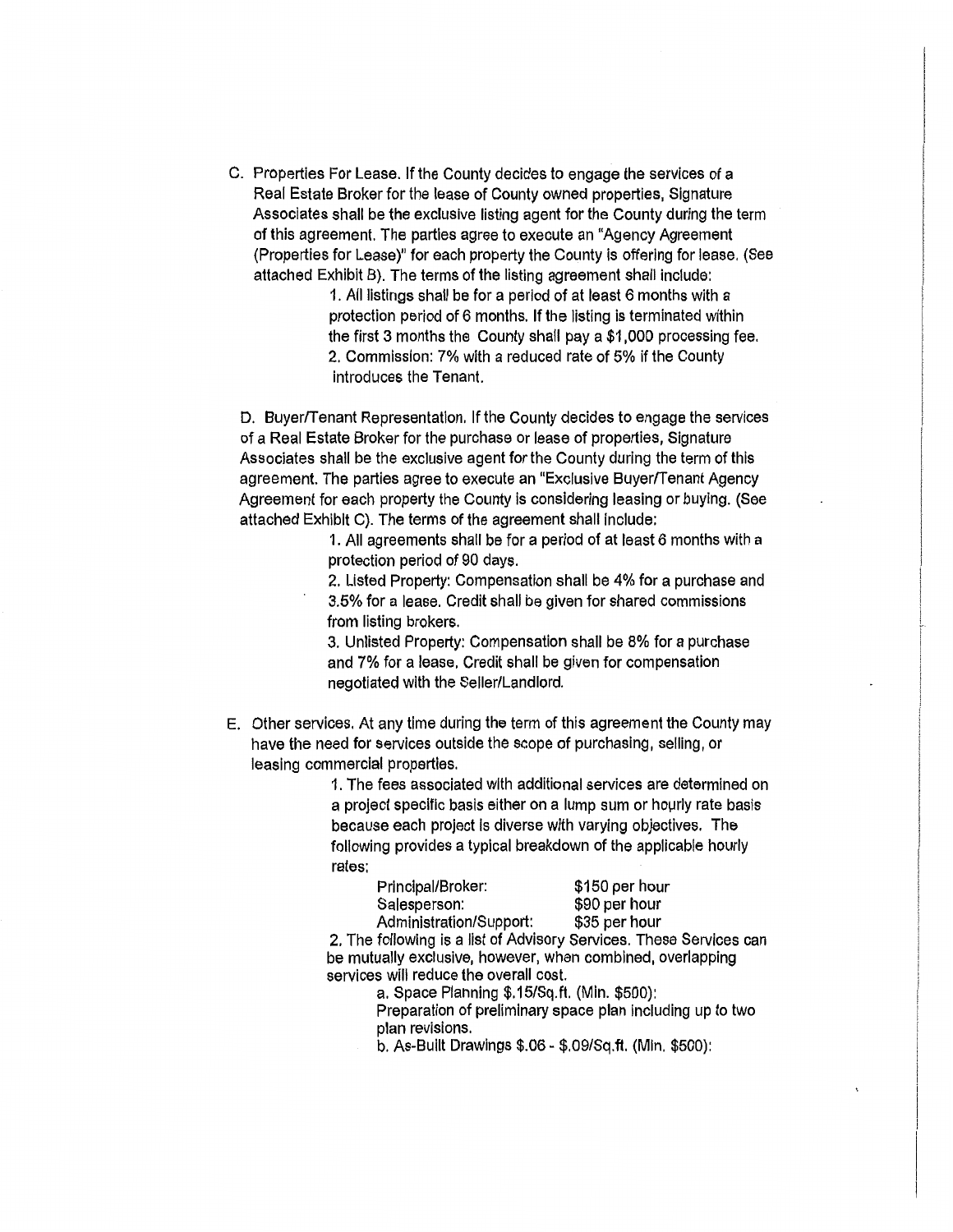Preparation of drawings indicating existing conditions. Services range from basic floor plans indicating location of walls and doors to existing outlet/data plans as well as existing ceiling/lighting conditions.

c. Due Diligence \$8,000 - \$25,000:

Evaluate the physical condition of property, operating expenses, mechanical systems, parking lot and roof. d. Site Feasibility \$145 per hour:

Evaluate site accessibility, environmental impacts, and development options. Assure each site analysis reinforces real estate objectives.

e. Project Management (Ground Up) 5% - 8% of Construction Budget:

Coordinate all of the design and construction activities, including administration of all contracts, project Implementation and management, and on-going oversight of the project quality, schedule, and budget.

d. Project Management {Tl's) 8% - 12% of Construction Budget:

Coordinate all of the design and construction activities, including administration of all contracts, project implementation and management, and on-going oversight of the project quality, schedule, and budget.

e. Relocation Services \$.40 - \$.50/Sq.ft. (Min. \$2,000): Analysis of relocation needs furniture, inventory,

customized relocation plan and implementation of the plan. Technology upgrades, furniture purchasing, we manage all processes of the move.

f. Property Management 4% - 5% of Gross Receipts: Manage all aspects of an occupied facility including vendor contract management, accounts receivable, accounts payable and financial reporting on a monthly basis. g. Facility Management \$.35 - \$.50 per square foot: Manage all aspects of vacant properties and land during marketing including weekly inspections and general maintenance of the building and grounds.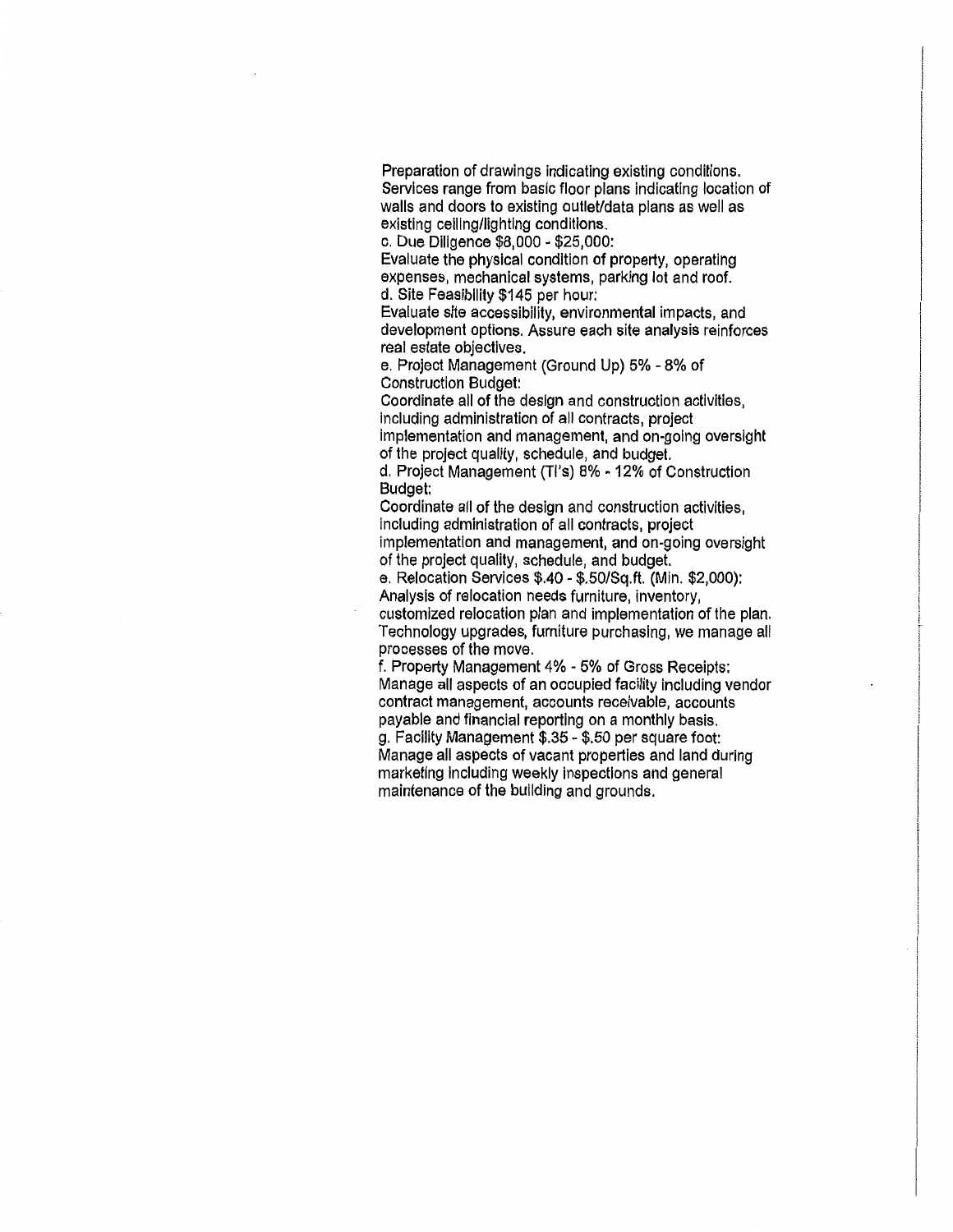### **EXHIBIT B**

Commercial General Liability (GCL) with the following minimum coverages:

\$2,000,000.00 General Aggregate Limit other than Products/Completed Operations \$2,000,000.00 Products/Completed Operations Aggregate Limit \$1,000,000.00 Personal and Advertising Injury Limit \$ 500,000.00 Fire Damage Limit (any one fire)

The Contractor must list the County, its departments, divisions, agencies, offices, commissions, officers, employees and agents as additional insureds on the Commercial General Liability policy.

Workers' disability compensation, disability benefit or other similar employee benefit act with minimum statutory limits. NOTE: (1) If coverage is provided by a State fund or if Contractor has qualified as a self-insurer, separate certification must be furnished that coverage is in the State fund or that Contractor has approval to be a self-insurer; (2) Any citing of a policy of insurance must include a listing of the states where that policy's coverage is applicable; and (3) Any policy of insurance must contain a provision or endorsement providing that the insurer's rights of subrogation are waived. This provision shall not be applicable where prohibited or limited by the laws of the jurisdiction in which the work is to be performed.

Professional Liability Insurance (Errors and Omissions coverage) with the following minimum coverage: (to be used in contracting for insurance agents, accountants, lawyers, architects, engineers and surveyors)

\$1,000,000.00 each occurrence and \$3,000,000.00 annual aggregate \$3,000,000.00 each occurrence and \$5,000,000.00 annual aggregate \$5,000,000.00 each occurrence and \$10,000,000.00 annual aggregate

Medical Professional Liability, minimum coverage: (Medical Professional Liability Insurance is required any time the County agreements are with a medical professional. If a single practitioner will be providing services on site at an agency facility, CGL is NOT required.

\$100,000.00 each occurrence and \$300,000.00 annual aggregate (for single practitioner) \$200,000.00 each occurrence and \$600,000.00 annual aggregate (for single practitioner) \$1,000,000.00 each occurrence and \$5,000,000.00 annual aggregate (for group practice)